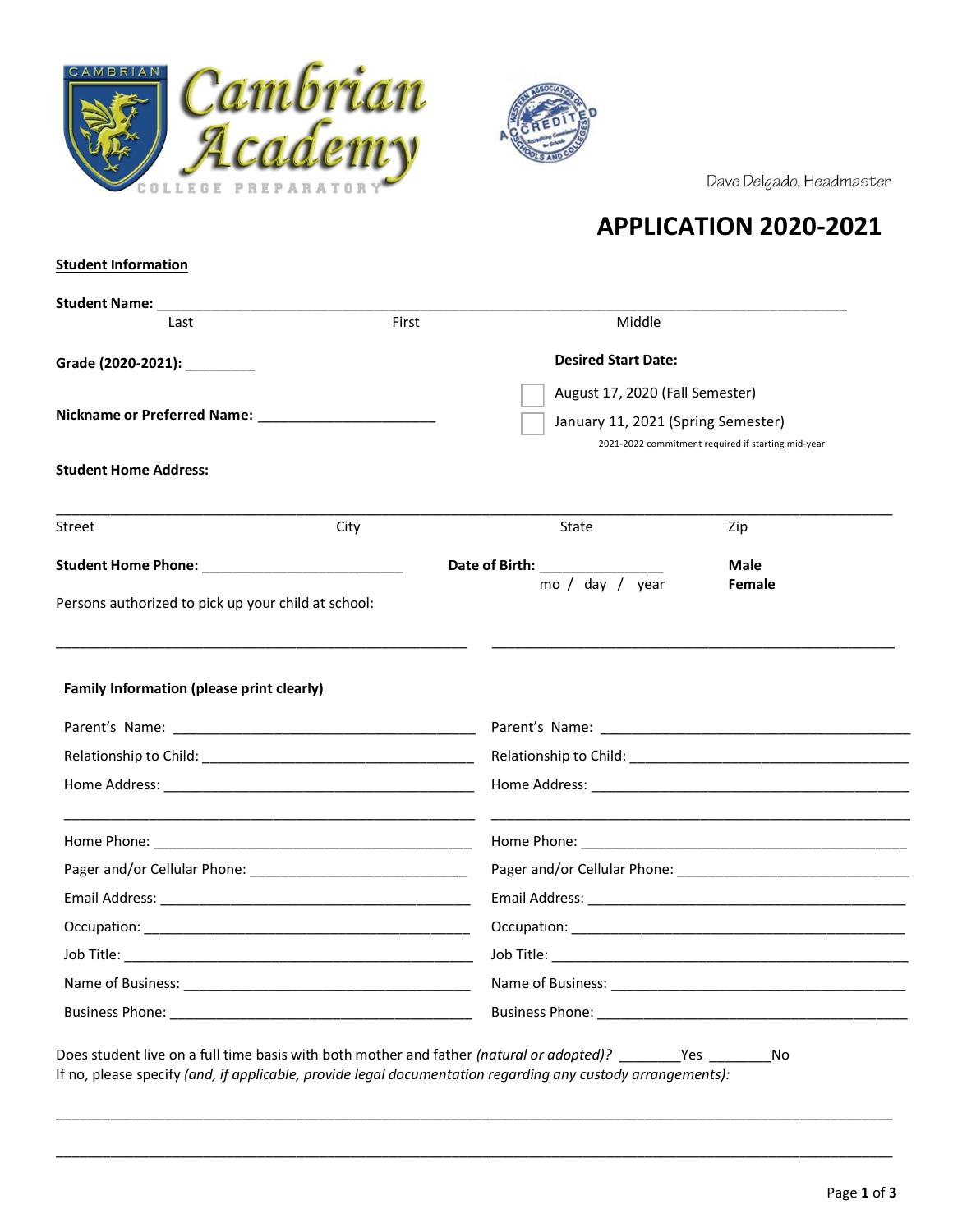| <b>Medical Information</b>                                         |                                         |  |
|--------------------------------------------------------------------|-----------------------------------------|--|
| Please list any medicines or food to which your child is allergic: | Phone Number: <u>__________________</u> |  |
|                                                                    |                                         |  |

## **In Case of Emergency**

Please inform these people that you have listed them. They should be willing to pick up your child or assist if we cannot reach you in the event of an emergency.

|  | $\begin{pmatrix} 1 & 1 \end{pmatrix}$ and $\begin{pmatrix} 1 & 1 \end{pmatrix}$ and $\begin{pmatrix} 1 & 1 \end{pmatrix}$ and $\begin{pmatrix} 1 & 1 \end{pmatrix}$ and $\begin{pmatrix} 1 & 1 \end{pmatrix}$ and $\begin{pmatrix} 1 & 1 \end{pmatrix}$ and $\begin{pmatrix} 1 & 1 \end{pmatrix}$ and $\begin{pmatrix} 1 & 1 \end{pmatrix}$ and $\begin{pmatrix} 1 & 1 \end{pmatrix}$ and $\begin{pm$ |
|--|-------------------------------------------------------------------------------------------------------------------------------------------------------------------------------------------------------------------------------------------------------------------------------------------------------------------------------------------------------------------------------------------------------|
|  | $\left(\begin{array}{cc} & \end{array}\right)$                                                                                                                                                                                                                                                                                                                                                        |

# **NEW STUDENTS Previous School History**

| Name of School:      | Dates Attended:  |
|----------------------|------------------|
| School Phone Number: | Grade Completed: |
| School Address:      |                  |

\_\_\_\_\_\_\_\_\_\_\_\_\_\_\_\_\_\_\_\_\_\_\_\_\_\_\_\_\_\_\_\_\_\_\_\_\_\_\_\_\_\_\_\_\_\_\_\_\_\_\_\_\_\_\_\_\_\_\_\_\_

| Please let us know how the applicant is currently doing in each of the following subjects. (LOTE = Language Other Than English) |               |                             |                    |                    |
|---------------------------------------------------------------------------------------------------------------------------------|---------------|-----------------------------|--------------------|--------------------|
| Subject                                                                                                                         | Subject Level | <b>Current Teacher Name</b> | <b>Current GPA</b> | Comment if not A/B |
| Math                                                                                                                            |               |                             |                    |                    |
| Science                                                                                                                         |               |                             |                    |                    |
| English                                                                                                                         |               |                             |                    |                    |
| <b>LOTE</b>                                                                                                                     |               |                             |                    |                    |

| Extracurricular activities, regular clubs, or hobbies | From Date | To Date |
|-------------------------------------------------------|-----------|---------|
|                                                       |           |         |
|                                                       |           |         |